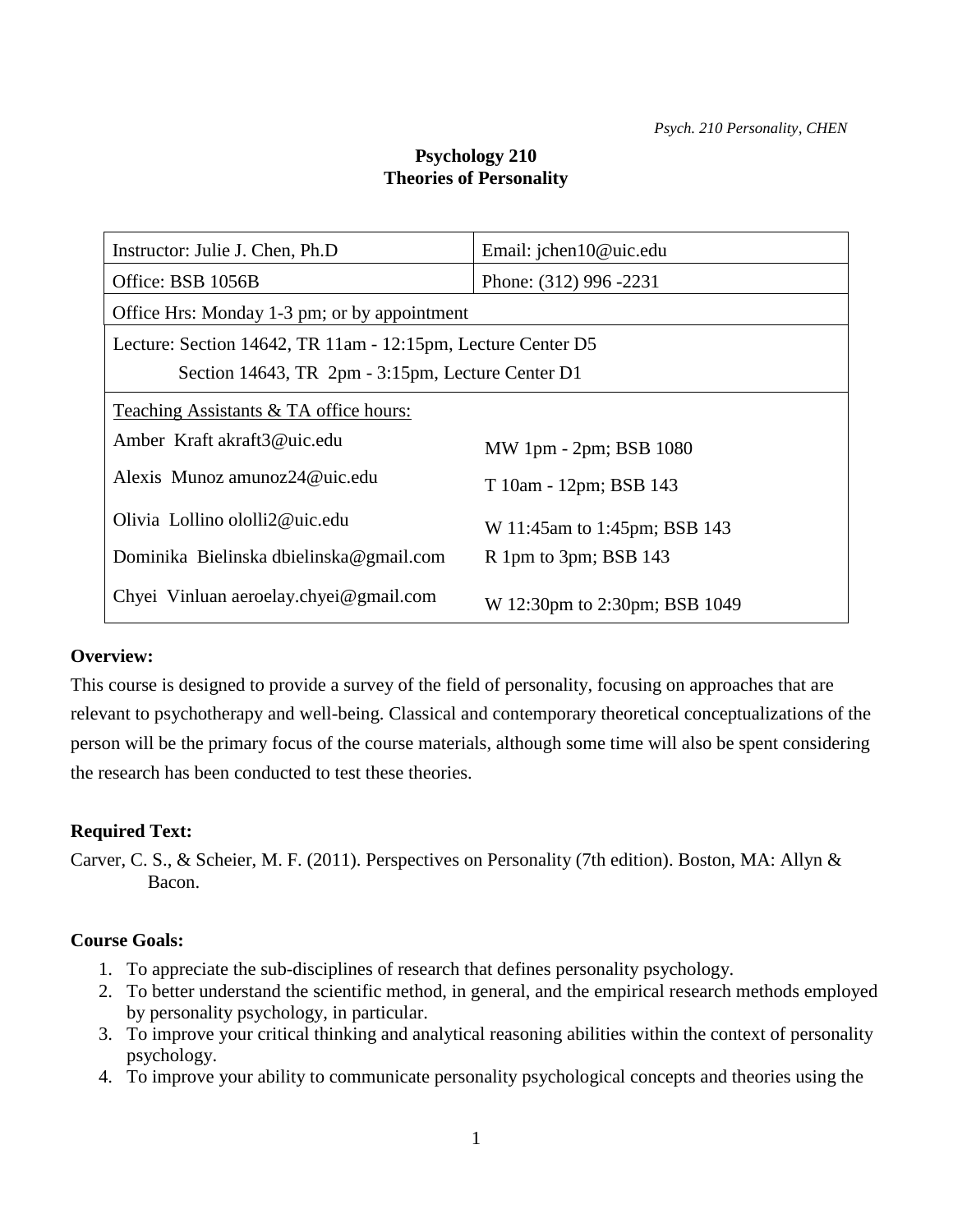conventions of the field.

5. Finally, to promote insight into both the people around you and yourself.

### **Course Objectives:**

To accomplish these goals, you will:

- 1. Survey seven distinct areas of research within personality psychology, ranging from the psychoanalytic perspective, to contemporary theories of self-regulation.
- 2. Analyze and reflect on how the different methodologies that are commonly used in each area of research help to converge on a more complete understanding of the mechanisms involved in a given aspect of personality.
- 3. Complete a variety of personality inventories and consider your personal results in relation to different population distributions.
- 4. Reflect on and apply a theory of personality to your own life.

#### **Assessments:**

Your final grade will be determined by means of the required examinations, paper and assignments (see below). Your final grade will be derived from your performance as follows (265 total possible points):

### *Weekly Homework (2points X12 = 24 points)*

Every Thursday starting from the second week of class there is a SHORT paper assignment. For each paper you will write about your thoughts and reflections on a question I ask on the lecture materials of that week. The purpose of the homework is to make sure that you are keeping up with the lectures and the readings. Usually the paper is not limited to a single correct answer. The important thing is to show me that you are learning and thinking.

A total of 12 homework assignments will be given throughout the semester.

 Format of the Homework: List your name, UIC netid, and date of completion on the top line of your assignment; Double-spaced; half a page minimum; Times New Roman font 12;

Submit all HW Assignments on Blackboard via Assignment. The submission deadline is always by 11:59pm the following Tuesday. NO HARDCOPY will be accepted. NO LATE assignment will be accepted.

### *Pop Quizzes & participation (6 points)*

At various points during the semester I'll administer "pop" quizzes and participation points in class.

# *Three exams (45points X3 = 135 points)*

The format of the two mid-terms and the final examination is multiple choices. Each exam has 40 questions. Final examination is non-cumulative.

### *Paper (100 points)*

One of the goals of psychology is to help people learn more about themselves. In addition to gaining insight into yourself, applying the topics covered in class to your life helps make the course come to life. The best way to do this in a personality class is to use the theories we learn to discuss your own personality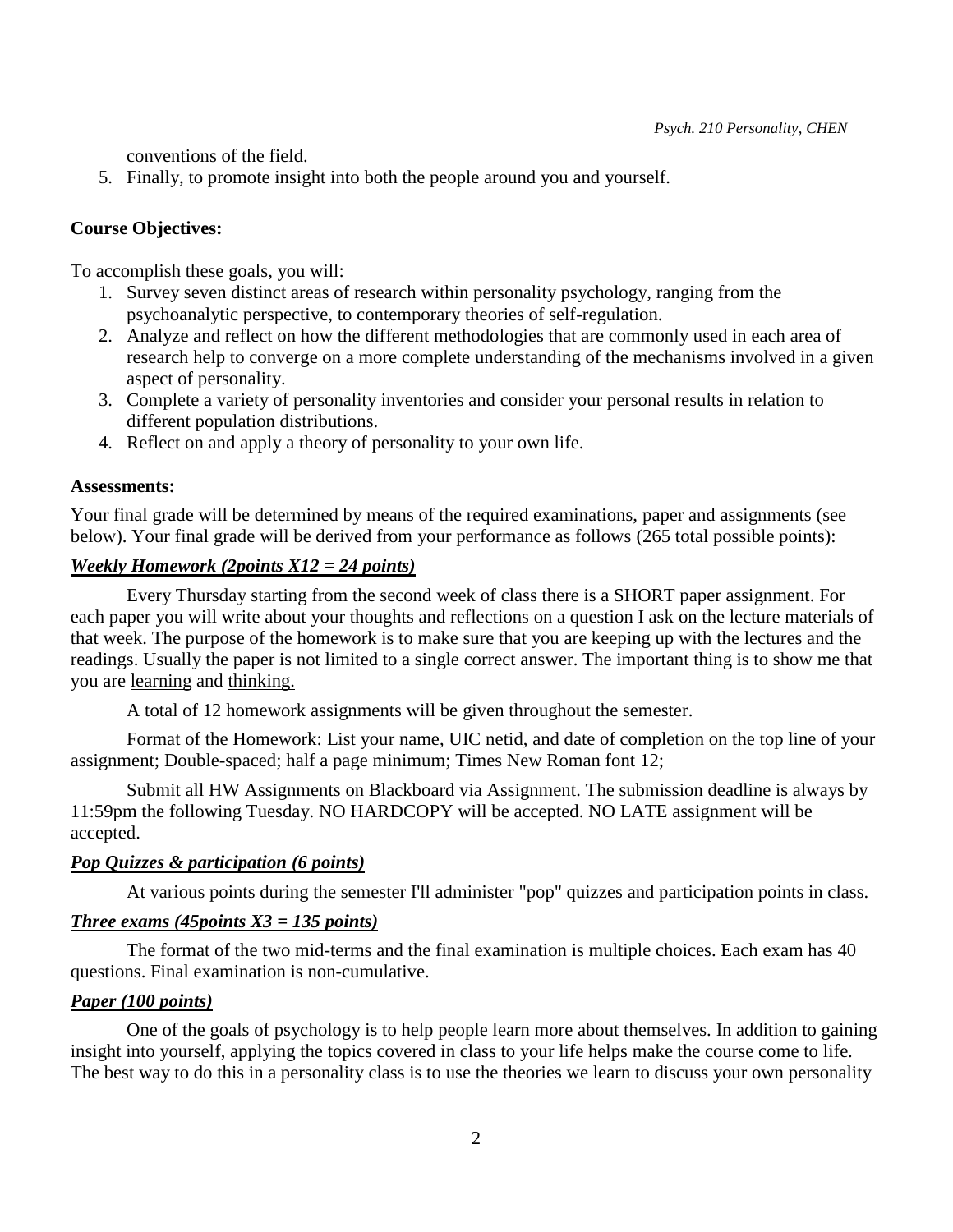#### *Psych. 210 Personality, CHEN*

and how it has developed. Therefore, you will complete a discussion of your personality and how it can be explained by one or more theories from class. You will pick three aspects of your personality and use a theory that you learn in this class to discuss each aspect. A total of two different theories should be used (that is, you can use one theory to discuss two aspects and a second theory to discuss the third aspect; or you can use a different theory for each aspect; it's not acceptable to use one theory to discuss all three aspects). The paper should be five to seven pages long (double spaced, excluding the title page and the reference page), have at least three references (your textbook per se excluded), and should be in APA style. See a separate document for more detailed instructions.

### **Grades**

Your grade will be assigned according to the following scale. This scale is calculated on a 250-point system. However, you may have noticed that there are 265 points possible to earn in this course. That means you have a 15 points' leeway. No other extra credits will be offered.

|   | 225 - 250 | $175 - 199$ | $F$ 149 and below |
|---|-----------|-------------|-------------------|
| B | 200 - 224 | $150 - 174$ |                   |

### **Final Grade rounding**

Your final grade will be the simple addition of all the grade categories. In principle I do not round off your grade. Students whose grades are very close to the next cut-off point usually find themselves compelled to contest for a higher letter grade. Please refrain from doing so. My policy is: if you have perfect participation shown by my record (HW assignments and quizzes), and you are only 1 point away from the next cut-off point, I'll consider bump up your grade. Otherwise it's useless to try.

### **Makeup exam policy**

Makeup exams can be considered when there is a conflict exam, documented medical or family emergency. In case of these situations, you must contact me IN ADVANCE.

# **Late Paper Policy**

If you have difficulty to finish the paper on time, please discuss with me about your situation IN ADVANCE. An extension may be granted. Otherwise late paper submission will receive point deduction (10% points per day, till zero).

# **Blackboard**

We will use Blackboard for course materials/announcements distribution, assignment submission, and grade posting, etc..

### **Office hour and Appointments**

During my office hours, you are welcome to walk in (BSB 1056B) without an appointment.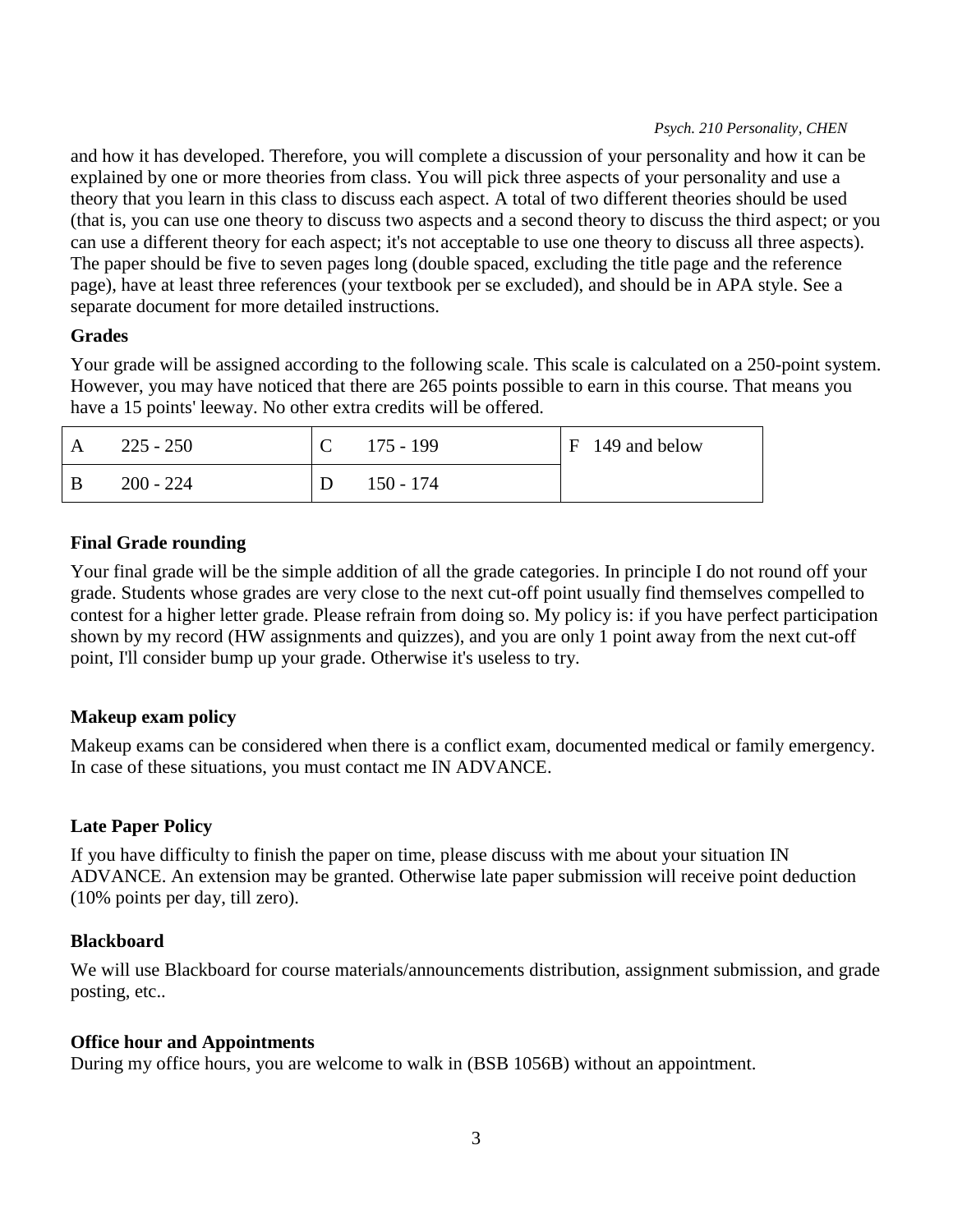#### *Psych. 210 Personality, CHEN*

If you need to meet me outside of the scheduled office hours, please try to make appointment with me in advance via email.

### **Email Policy**

Please ALWAYS start the subject of your email with "Psyc. 210". This way I'll know it is a course-related issue, not a spam. And please sign your full name in your email if it's not already obvious in your email body.

### **Religious Holidays:**

Religious holidays are respected. If you need accommodations for religious reasons please contact me ASAP. Arrangements can be made on individual basis.

### **Student Athletes:**

Student athletes are required to provide the list of days that they will miss throughout the semester. Other accommodations such as exams on the road or paper extension may be arranged with the assistance of the Athletic Office.

### **Special Accommodations:**

For students with documented physical or learning disabilities, I'm happy to provide any special accommodation that is needed. Please inform me of your situation within the first two weeks of the semester.

# **Additional Assistance:**

It is my job to help you succeed in this class. It is your job to try. Please take full advantage of me and the TAs' office hours. Never hesitate to bring forward a question. If you feel that you need additional sources of help, you may also consult the:

- Writing center<http://www.uic.edu/depts/engl/writing/>
- Psi Chi Tutoring: Psi Chi (the psychology honor society) students with expertise in various psychology courses hold office hours throughout the week. You can contact the President of UIC's Psi Chi chapter Jennifer Friedman (jfried23@uic.edu) for details.

# **Academic Integrity**

No electronic devices is allowed during exams or quizzes. Usage of them during a test will be considered cheating. It is every student's responsibility to observe academic integrity. Cheating and plagiarism will result in failure of assignments/exams to failure of the course.

# **Counseling services:**

UIC and the Department of Psychology provide a variety of services for students who experience mental or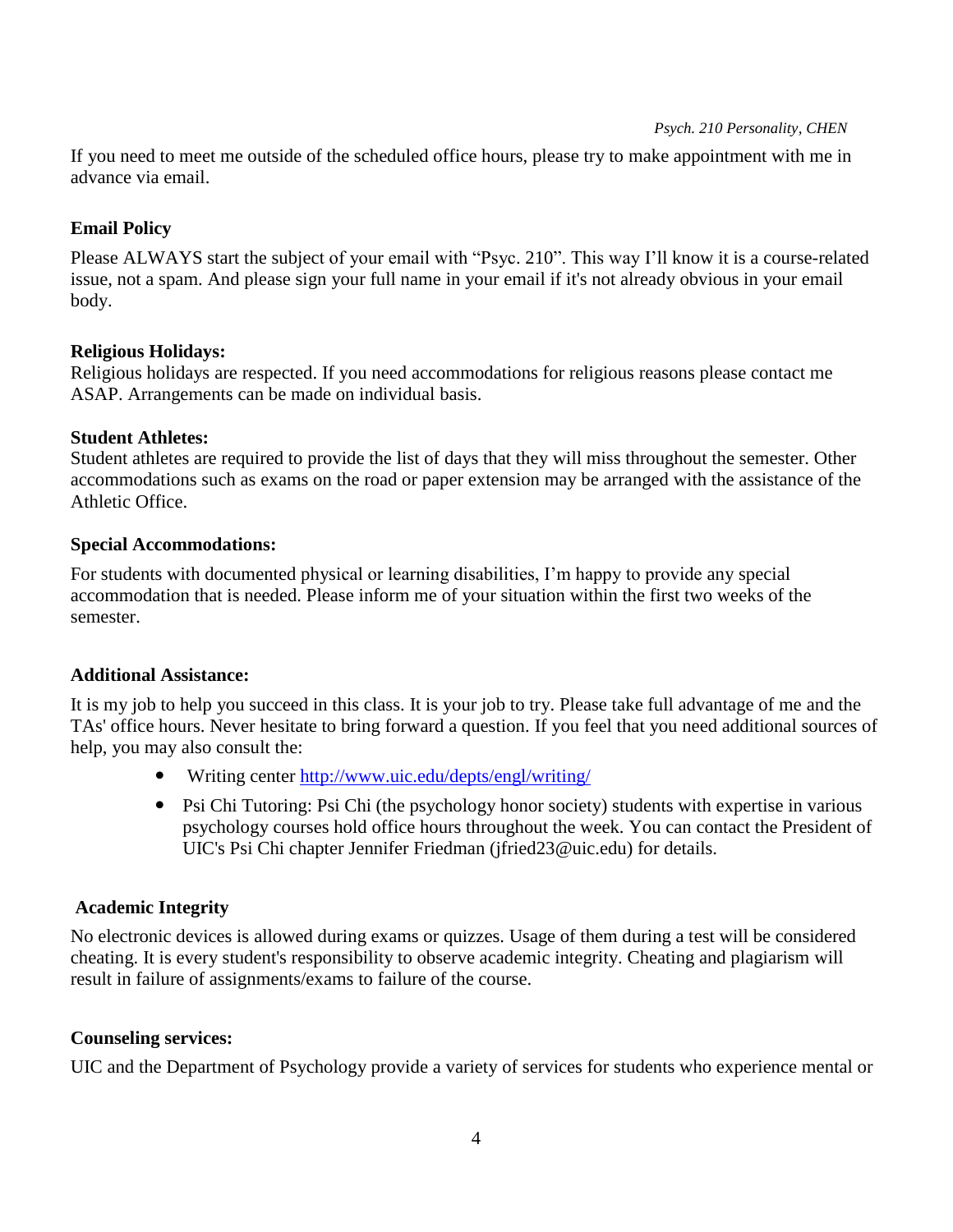psychological difficulties, if such need occurs, please refer to the following:

- Counseling center:<http://www.uic.edu/depts/counseling/>
- Office of Applied Psychological Services:<http://portal.psch.uic.edu/Clinical/centers.aspx>
- In-touch Crisis Hotline:<http://www.uic.edu/depts/counseling/hotline.shtml/>
- Campus Advocacy Network:<http://www.uic.edu/depts/owa/advocacy.html>

# **Course Schedule**

 Note: This is a **tentative schedule** for the lecture materials in this semester. I may need to change the order of the chapters as we move along.

| <b>Date</b> | <b>Topic</b>                                | <b>Reading</b>                              |
|-------------|---------------------------------------------|---------------------------------------------|
| 01/14       | Introduction to course; What is personality | $-$                                         |
| 01/16       | Research methods                            | Chapter 1 & 2                               |
| 01/21       | Issues in Personality assessments           | Chapter 3                                   |
| 01/23       |                                             |                                             |
| 01/28       | Psychodynamic Theory                        | Chapter 8 (HW1 due) - Olivia                |
| 01/30       |                                             |                                             |
| 02/04       | <b>Trait Theory</b>                         | Chapter 4 (HW2 due) - Olivia                |
| 02/06       |                                             |                                             |
| 02/11       | Motive Theory                               | Chapter 5 (HW3 due) - Amber                 |
| 02/13       |                                             |                                             |
| 02/18       | <b>First Exam</b>                           | Chapter $1 - 4 & 8$ (HW4 due)<br>- Donimika |
| 02/20       | The Biological Perspective                  | Chapter 6&7                                 |
| 02/25       | The Biological Perspective (cont.)          | (HW5 due) - Dominika                        |
| 02/27       |                                             |                                             |
| 03/04       | <b>NeoAnalytical Perspectives</b>           | Chapter 9 (HW6 due) - Amber                 |
| 03/06       |                                             |                                             |